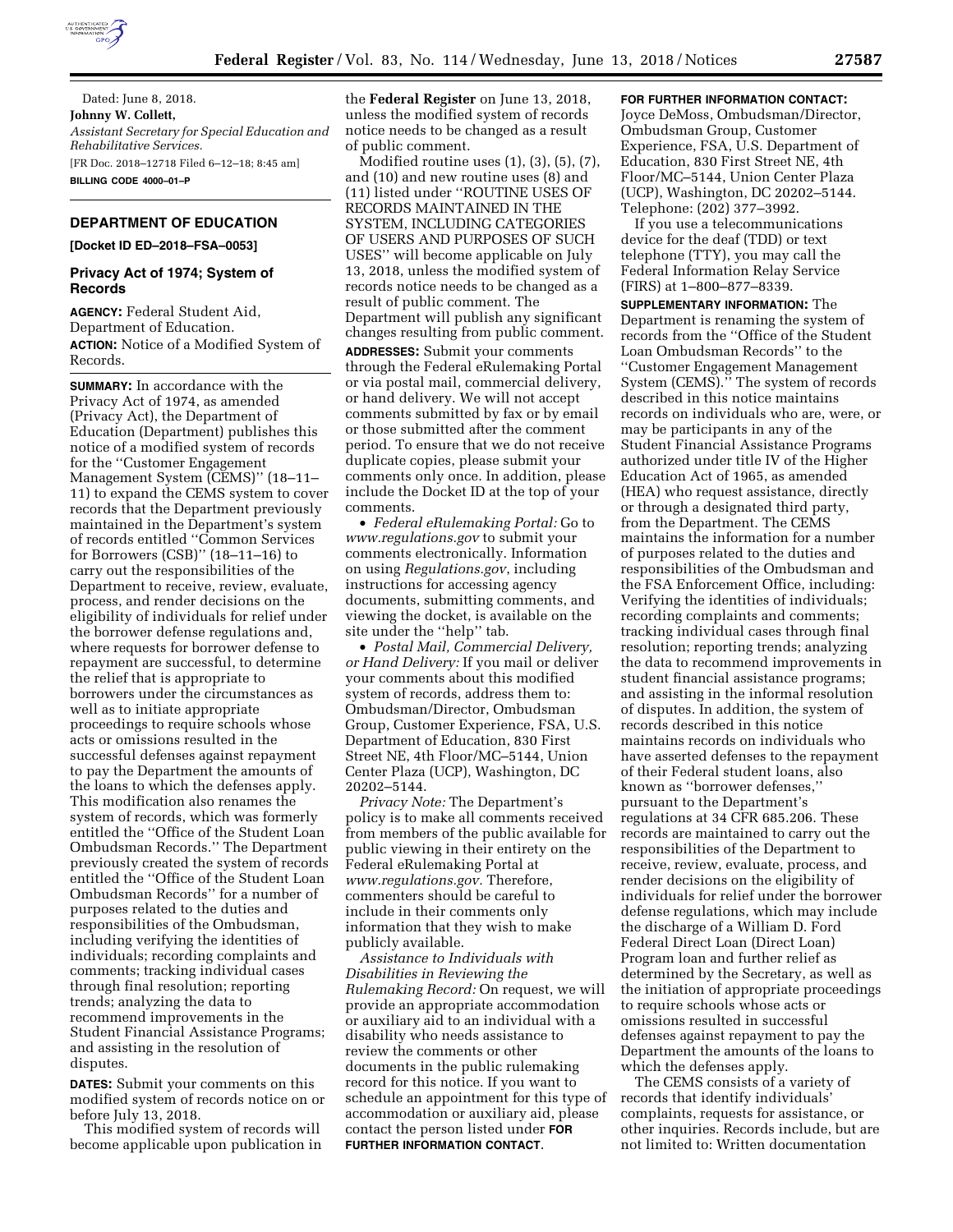of an individual's complaint, request for assistance, or other comment or inquiry; and information pertaining to a student's or parent's student financial assistance program account(s) under title IV of the HEA, such as the individual's name, Social Security number, date of birth, address, telephone number(s), and FSA ID. Additionally, records may include the name, address, and phone numbers of school(s), lender(s), secondary holder(s) or lender(s), guaranty agency(ies), servicer(s), and private collection agency(ies), if applicable. The system of records also contains loan level information, and data submitted by individuals who have requested relief from Federal student loan repayment under the borrower defense to repayment regulations, as well as data that may be submitted by schools or other entities in connection with individuals' discharge requests.

The Department is modifying the section of the notice entitled ''AUTHORITY FOR MAINTENANCE OF THE SYSTEM'' to include 20 U.S.C. 1087e(h), which is the Department's authority to collect records on individuals who have requested relief under the borrower defense regulations.

The Department is modifying the section of the notice entitled ''PURPOSE(S) OF THE SYSTEM'' to include the duties and responsibilities of FSA to provide relief under the borrower defense regulations, including the receipt, review, evaluation, and processing of requests for relief under the borrower defense to repayment regulations, the rendering of decisions on the merits of such requests, and, where requests for borrower defense to repayment are successful, the determination of the relief that is appropriate to borrowers under the circumstances as well as the initiation of appropriate proceedings to require schools whose acts or omissions resulted in the successful defenses against repayment to pay the Department the amounts of the loans to which the defenses apply.

The Department is modifying the section of the notice entitled ''CATEGORIES OF INDIVIDUALS COVERED BY THE SYSTEM'' to include individuals who request relief under borrower defense to repayment regulations from the Department.

The Department is modifying the section of the notice entitled ''CATEGORIES OF RECORDS IN THE SYSTEM'' to include individuals' requests for relief and related records under the borrower defense to repayment regulations and to indicate that records may contain other loan level data.

The Department is modifying the section of the notice entitled ''RECORD SOURCE CATEGORIES'' to include as record source categories third parties who provide data to the Department under the routine uses set forth below. The Department is also modifying this section to clarify that in addition to obtaining information from the individuals (*e.g.,* borrowers), the Department also may obtain information from the individuals' counsel or representatives, or from students or their parents (if the individual is a borrower and depending on whether the individual is a parent or student). This Section also has been revised by adding that the Department may obtain information from accreditors in addition to the sources previously listed, which were Federal agencies, State agencies, schools, lenders, private collection agencies, and guaranty agencies.

The Department is making several modifications to routine use (1) entitled ''Program Disclosure.'' First, the Department is including requests for relief under the borrower defense regulations as one of the types of requests for which the Department may disclose records and clarifying that the Department may disclose records where a request for borrower defense to repayment is successful in order to determine the relief that is appropriate under the circumstances as well as to initiate the appropriate proceeding to require the school whose acts or omissions resulted in the successful defense against repayment to pay the Department the amount of the loan to which the defense applies. Disclosing records where a request for borrower defense to repayment is successful in order to determine the relief that is appropriate under the circumstances was previously authorized by ''routine uses'' published in the ''Common Services for Borrowers (CSB)'' system of records notice, *see* 81 FR 60,683–60,691 (Sep. 2, 2016), and the Department is making this more explicit now. Second, the Department is revising this routine use to permit the Department to make disclosures when further information ''is relevant'' to, rather than ''is necessary to,'' the Department's resolution of the complaint, request, or other inquiry. Third, the Department is adding accreditors.

The Department is removing former routine use (2) entitled ''Disclosure for Use by Other Law Enforcement Agencies'' because the Department no longer intends to disclose any records under this routine use.

The Department is modifying routine use (3) entitled ''Litigation and Alternative Dispute Resolution (ADR) Disclosure'' to insert the word ''person'' in place of the word ''individual'' to avoid any confusion to the public because we did not intend the word ''individual'' to have the meaning of this term as defined in the Privacy Act.

The Department is also modifying routine use (5) entitled ''Contract Disclosure'' to remove the reference to ''Privacy Act safeguards as required under 5 U.S.C. 552a(m)'' to now require that all contractors agree to maintain safeguards to protect the security and confidentiality of the records in the system. The Department also has clarified that such safeguards will be agreed to as part of the contract, rather than before the contract is entered into.

The Department is removing former routine use (7) entitled ''Research Disclosure.'' Consistent with our commitment to protect personal data, we do not anticipate releasing student, borrower, or applicant-level data for purposes other than program administration.

The Department is modifying routine use (7) entitled ''Borrower Complaint Disclosure'' to include ''processing'' and ''reviewing'' of a complaint as a course through which the Department may disclose a record to better align with the language of routine use (8) entitled ''Borrower Defense to Repayment Disclosure''.

The Department is adding routine use (8) entitled ''Borrower Defense to Repayment Disclosure'' to clarify that disclosure of a record from this system of records is allowed in the course of reviewing, processing, investigating, fact-finding, or adjudicating a request for relief under the borrower defense regulations or in the course of the Department's enforcement activity to: Federal agencies, the student (if the student is not the borrower), the counsel or representative of the borrower or the student, or the school whose conduct is subject of the request for relief or the school's counsel or representative; a witness; or a designated fact-finder, mediator, or other person designated to resolve issues or decide the matter. The disclosure may only be made during the course of the review, processing, investigation, fact-finding, or adjudication of the request for relief.

Pursuant to the requirements in Office of Management and Budget Memorandum M–17–12 entitled ''Preparing for and Responding to a Breach of Personally Identifiable Information,'' the Department is also adding an additional routine use (11) in order to permit the Department to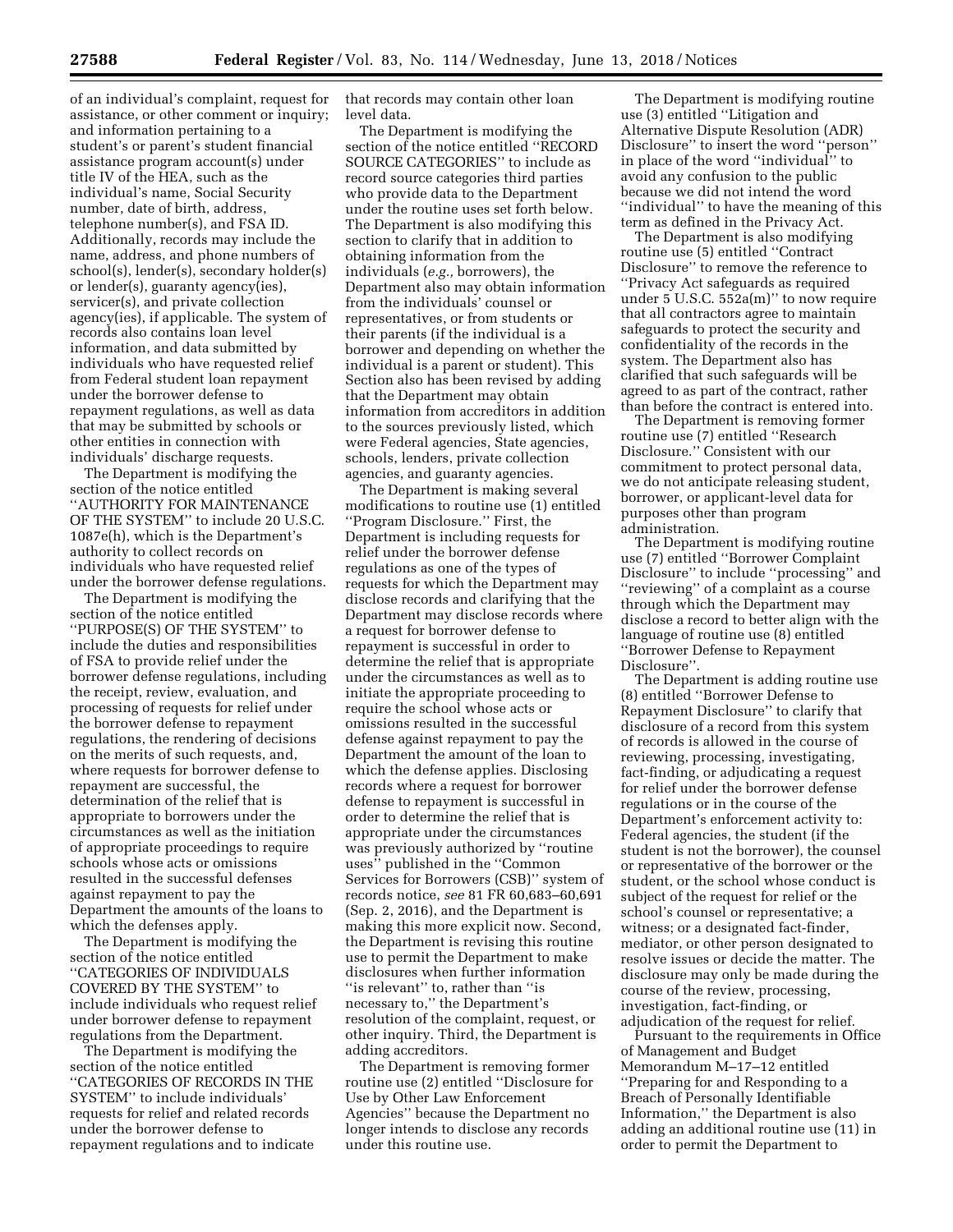disclose records from this system of records in the course of assisting another Federal agency or entity in responding to a breach of data. Lastly, the Department is modifying routine use (10) (previously routine use (11)) so that the routine use conforms with the requirements set forth in OMB Memorandum M–17–12 entitled ''Preparing for and Responding to a Breach of Personally Identifiable Information.''

The Department is updating the section entitled ''POLICIES AND PRACTICES FOR RETENTION AND DISPOSAL OF RECORDS'' to explain that the applicable Department records schedule is being amended, pending approval by the National Archives and Records Administration (NARA).

The sections entitled ''RECORD ACCESS PROCEDURES,'' ''CONTESTING RECORD

PROCEDURES,'' and ''NOTIFICATION PROCEDURES'' are modified to define the ''necessary particulars'' needed to access, contest, or be notified of a record.

The Department has also added a section entitled ''HISTORY.''

*Accessible Format:* Individuals with disabilities can obtain this document in an accessible format (*e.g.,* Braille, large print, audiotape, or compact disc) on request to the person listed under **FOR FURTHER INFORMATION CONTACT**.

*Electronic Access to This Document:*  The official version of this document is the document published in the **Federal Register**. You may access the official edition of the **Federal Register** and the Code of Federal Regulations via the Federal Digital System at: *[www.gpo.gov/](http://www.gpo.gov/fdsys)  [fdsys.](http://www.gpo.gov/fdsys)* At this site you can view this document, as well as all other documents of this Department published in the **Federal Register**, in text or Portable Document Format (PDF). To use PDF you must have Adobe Acrobat Reader, which is available free at the site. You may also access documents of the Department published in the **Federal Register** by using the article search feature at: *[www.federalregister.gov.](http://www.federalregister.gov)* Specifically, through the advanced search feature at this site, you can limit your search to documents published by the Department.

Dated: June 8, 2018.

#### **James F. Manning,**

*Acting Chief Operating Officer, Federal Student Aid.* 

For the reasons discussed in the preamble, the Acting Chief Operating Officer of Federal Student Aid (FSA) of the U.S. Department of Education (Department) publishes a notice of a

modified system of records to read as follows:

## **SYSTEM NAME AND NUMBER:**

Customer Engagement Management System (CEMS) (18–11–11).

#### **SECURITY CLASSIFICATION:**

Unclassified.

#### **SYSTEM LOCATION:**

Salesforce Data Center, primary data center in 44521 Hastings Drive Ashburn, VA 20147. The system is accessible via the internet to different categories of users, including Department personnel, customers, and designated agents of the Department at any location where they have internet access.

### **SYSTEM MANAGER(S):**

Ombudsman, Federal Student Aid, U.S. Department of Education, 830 First Street NE, Room 4111, Washington, DC 20202.

### **AUTHORITY FOR MAINTENANCE OF THE SYSTEM:**

20 U.S.C. 1018(f) and 1087e(h).

## **PURPOSE(S) OF THE SYSTEM:**

The information maintained in this system will be used for a number of purposes related to the duties and responsibilities of the FSA Ombudsman; and, separately, to perform the duties and responsibilities of the Department to provide Federal student loan repayment relief, and certain further relief, under the borrower defense to repayment regulations at 34 CFR 685.206. The information will be used to: Verify the identities of individuals; record complaints and comments; track individual cases through final resolution; report trends; and analyze the data to recommend improvements in student financial assistance programs; and assist in the informal resolution of disputes. The information will also be used by the Department to receive, review, evaluate, and process requests for relief under the borrower defense to repayment regulations, to render decisions on the merits of such requests for relief, and, where requests for borrower defense to repayment are successful, to determine the relief that is appropriate to borrowers under the circumstances as well as to initiate appropriate proceedings to require schools whose acts or omissions resulted in the successful defenses against repayment to pay the Department the amounts of the loans to which the defenses apply.

## **CATEGORIES OF INDIVIDUALS COVERED BY THE SYSTEM:**

This system maintains records on individuals who are, were, or may be

participants in any of the Student Financial Assistance Programs under title IV of the Higher Education Act of 1965, as amended (HEA) who request assistance, directly or through a designated third party, from Federal Student Aid Enforcement Office or the FSA Ombudsman.

# **CATEGORIES OF RECORDS IN THE SYSTEM:**

This system consists of a variety of records that identify the individuals' complaints, requests for assistance, requests for borrower defense relief, or other inquiries. Records include, but are not limited to: Written documentation of an individual's complaint, request for assistance, request for relief under the borrower defense regulations, or other comment or inquiry; and information pertaining to the individual's or the individual's parent's student financial assistance program account(s) under title IV of the HEA, such as the individual's name, Social Security number (SSN), date of birth, address, telephone number(s), and Federal Student Aid ID (FSA ID). Records may include the name, address, and phone numbers of the individual's counsel or representative, school(s), lender(s), secondary holder(s) or lender(s), guaranty agency(ies), servicer(s), and private collection agency(ies), if applicable, and, may contain other loan level data.

# **RECORD SOURCE CATEGORIES:**

Information is obtained from individuals (*e.g.,* borrowers), their counsel or representatives, or students or their parents (when the individual is a borrower and depending on whether the individual is a parent or student), Federal agencies, State agencies, schools, lenders, private collection agencies, guaranty agencies, accreditors, and from other persons or entities from which data is obtained under routine uses set forth below.

## **ROUTINE USES OF RECORDS MAINTAINED IN THE SYSTEM, INCLUDING CATEGORIES OF USERS AND PURPOSES OF SUCH USES:**

The Department may disclose information contained in a record in this system of records under the routine uses listed in this system of records without the consent of the individual if the disclosure is compatible with the purposes for which the record was collected. These disclosures may be made on a case-by-case basis or, if the Department has complied with the computer matching requirements of the Privacy Act of 1974, as amended (Privacy Act), under a computer matching agreement.

(1) *Program Disclosure.* The Department may disclose records to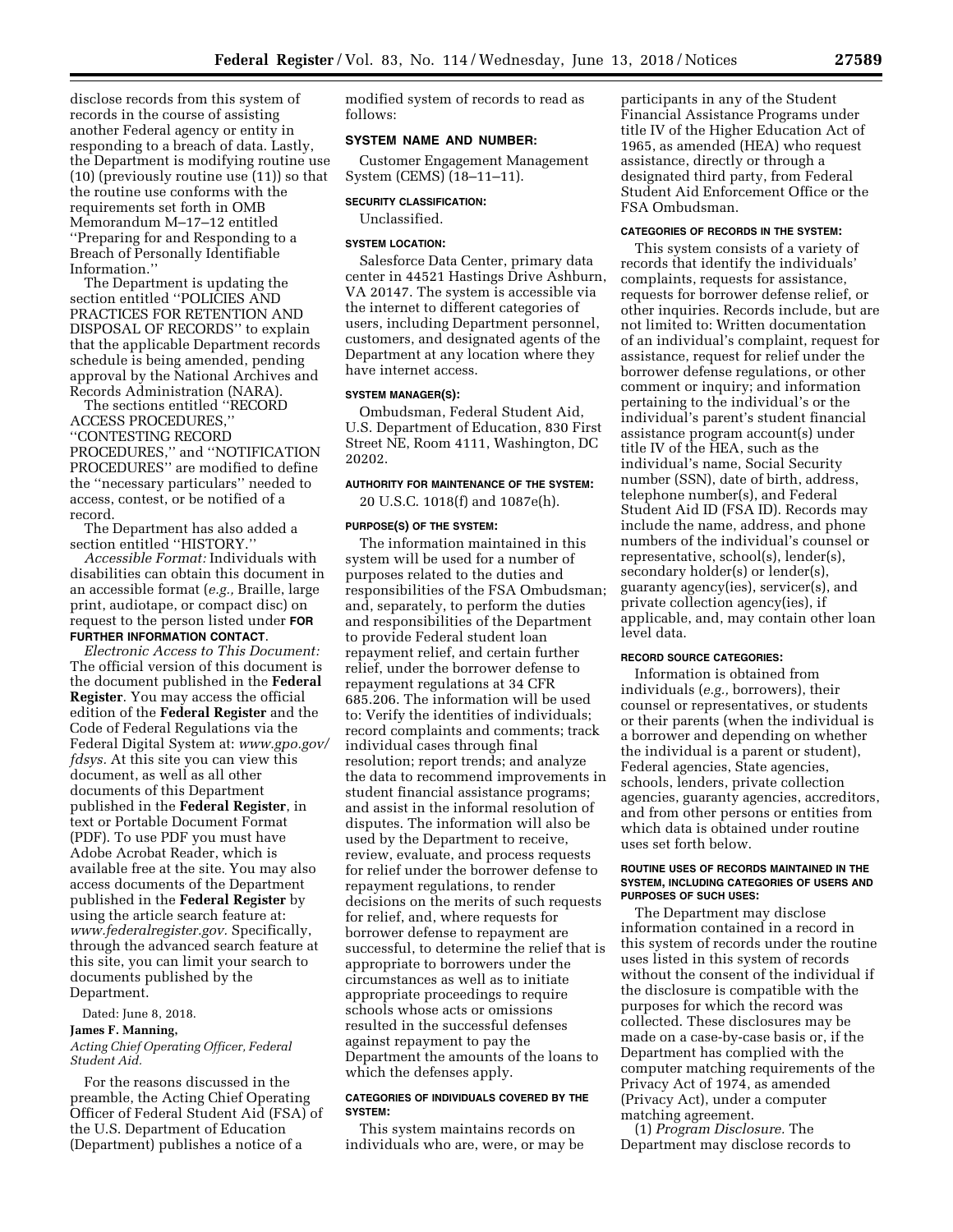Federal agencies, State agencies, accreditors, schools, lenders, guaranty agencies, servicers, and private collection agencies when further information about the complaint, request for assistance, request for Federal student loan repayment relief and other further relief under the borrower defense to repayment regulations, or other inquiry is relevant to the Department's resolution of the complaint, request, or other inquiry, and, where a request for borrower defense to repayment is successful, to determine the relief that is appropriate under the circumstances as well as to initiate the appropriate proceeding to require the school whose acts or omissions resulted in the successful defense against repayment to pay the Department the amount of the loan to which the defense applies.

(2) *Enforcement Disclosure.* In the event that information in this system of records indicates, either on its face or in connection with other information, a violation or potential violation of any applicable statute, regulation, or order of a competent authority, the Department may disclose the relevant records to the appropriate agency, whether foreign, Federal, State, Tribal, or local, charged with the responsibility of investigating or prosecuting that violation or charged with enforcing or implementing the statute, Executive Order, rule, regulation, or order issued pursuant thereto.

(3) *Litigation and Alternative Dispute Resolution (ADR) Disclosure.* 

(a) *Introduction.* In the event that one of the parties listed in sub-paragraphs (i) through (v) is involved in judicial or administrative litigation or ADR, or has an interest in such litigation or ADR, the Department may disclose certain records to the parties described in paragraphs (b), (c), and (d) of this routine use under the conditions specified in those paragraphs:

(i) The Department, or any component of the Department;

(ii) Any Department employee in his or her official capacity;

(iii) Any Department employee in his or her individual capacity if the U.S. Department of Justice (DOJ) has been requested to or has agreed to provide or arrange for representation for the employee;

(iv) Any Department employee in his or her individual capacity where the Department has agreed to represent the employee; or

(v) The United States where the Department determines that the litigation is likely to affect the Department or any of its components.

(b) *Disclosure to the DOJ.* If the Department determines that disclosure of certain records to the DOJ is relevant and necessary to litigation or ADR, the Department may disclose those records as a routine use to the DOJ.

(c) *Adjudicative Disclosure.* If the Department determines that it is relevant and necessary to the litigation or ADR to disclose certain records to an adjudicative body before which the Department is authorized to appear, to a person, or an entity designated by the Department or otherwise empowered to resolve or mediate disputes, the Department may disclose those records as a routine use to the adjudicative body, person, or entity.

(d) *Disclosure to Parties, Counsel, Representatives, and Witnesses.* If the Department determines that disclosure of certain records to a party, counsel, representative, or witness is relevant and necessary to the litigation or ADR, the Department may disclose those records as a routine use to the party, counsel, representative, or witness.

(4) *Disclosure to the DOJ.* The Department may disclose records to the DOJ to the extent necessary for obtaining DOJ advice on any matter relevant to an audit, inspection, or other inquiry related to the programs covered by this system.

(5) *Contract Disclosure.* If the Department contracts with an entity for the purposes of performing any function that requires disclosure of records in this system to employees of the contractor, the Department may disclose the records to those employees. As part of such a contract, the Department shall require the contractor to agree to maintain safeguards to protect the security and confidentiality of the records in the system.

(6) *Congressional Member Disclosure.*  The Department may disclose records to a member of Congress from the record of an individual in response to an inquiry from the member made at the written request of that individual. The member's right to the information is no greater than the right of the individual who requested it.

(7) *Borrower Complaint Disclosure.* If a record is relevant and necessary to a borrower complaint regarding participants in any of Student Financial Assistance Programs under title IV of the HEA, the Department may disclose a record from this system of records in the course of processing, reviewing, investigating, fact-finding, or adjudicating the complaint to: Any party to the complaint; the party's counsel or representative; a witness; or a designated fact-finder, mediator, or other person designated to resolve

issues or decide the matter. The disclosure may only be made during the course of the review, processing, investigation, fact-finding, or adjudication.

(8) *Borrower Defense to Repayment Disclosure.* If a record is relevant and necessary to an individual's request for relief from repayment of a Federal student loan or other relief under the borrower defense to repayment regulations, or the potential provision of such relief in connection with the Department's enforcement activities on any of the Student Financial Assistance Programs under title IV of the HEA, the Department may disclose a record from this system of records in the course of processing, reviewing, investigating, fact-finding, or adjudicating the request or in the course of the Department's enforcement activity to: Federal agency, the student (if the student is not the borrower), the counsel or representative of the borrower or the student, or the school whose conduct is subject of the request for relief or the school's counsel or representative; a witness; or a designated fact-finder, mediator, or other person designated to resolve issues or decide the matter. The disclosure may only be made during the course of the review, processing, investigation, fact-finding, or adjudication.

(9) *Freedom of Information Act (FOIA) and Privacy Act Advice Disclosure.* The Department may disclose records from this system of records to the DOJ or Office of Management and Budget (OMB) if the Department concludes that disclosure is desirable or necessary in determining whether particular records are required to be disclosed under the FOIA or the Privacy Act.

(10) *Disclosure in the Course of Responding to a Breach of Data.* The Department may disclose records from this system of records to appropriate agencies, entities, and persons when: (a) The Department suspects or has confirmed that there has been a breach of the system of records; (b) the Department has determined that as a result of the suspected or confirmed breach, there is a risk of harm to individuals, the Department (including its information systems, programs, and operation), the Federal Government, or national security; and (c) the disclosure made to such agencies, entities, and persons is reasonably necessary to assist the Department's efforts to respond to the suspected or confirmed breach or to prevent, minimize, or remedy such harm.

(11) *Disclosure in Assisting another Agency in Responding to a Breach of*